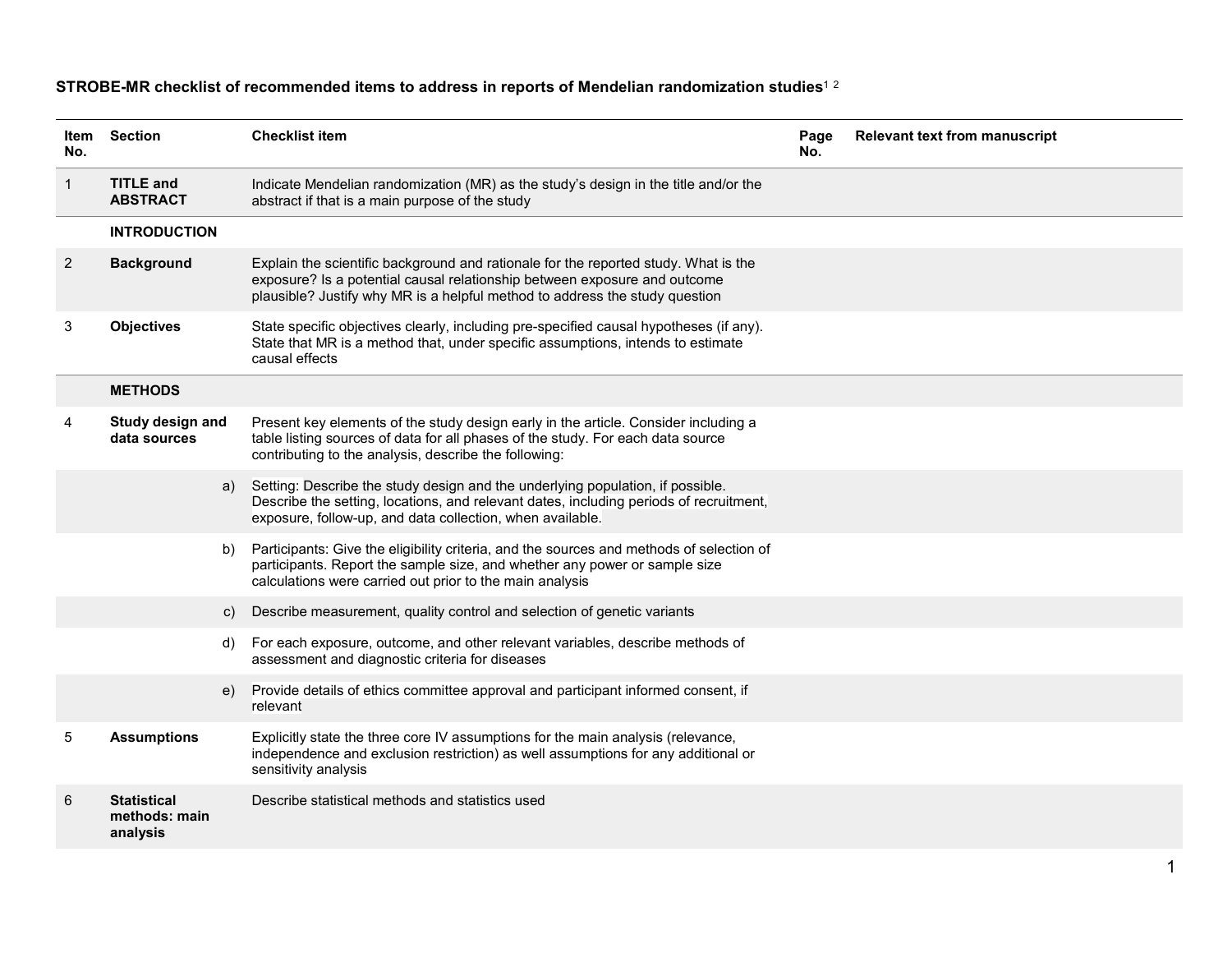|    |                                                              | a) | Describe how quantitative variables were handled in the analyses (i.e., scale, units,<br>model)                                                                                                                                            |
|----|--------------------------------------------------------------|----|--------------------------------------------------------------------------------------------------------------------------------------------------------------------------------------------------------------------------------------------|
|    |                                                              | b) | Describe how genetic variants were handled in the analyses and, if applicable, how<br>their weights were selected                                                                                                                          |
|    |                                                              | C) | Describe the MR estimator (e.g. two-stage least squares, Wald ratio) and related<br>statistics. Detail the included covariates and, in case of two-sample MR, whether the<br>same covariate set was used for adjustment in the two samples |
|    |                                                              | d) | Explain how missing data were addressed                                                                                                                                                                                                    |
|    |                                                              | e) | If applicable, indicate how multiple testing was addressed                                                                                                                                                                                 |
| 7  | <b>Assessment of</b><br>assumptions                          |    | Describe any methods or prior knowledge used to assess the assumptions or justify<br>their validity                                                                                                                                        |
| 8  | <b>Sensitivity</b><br>analyses and<br>additional<br>analyses |    | Describe any sensitivity analyses or additional analyses performed (e.g. comparison<br>of effect estimates from different approaches, independent replication, bias analytic<br>techniques, validation of instruments, simulations)        |
| 9  | Software and pre-<br>registration                            |    |                                                                                                                                                                                                                                            |
|    |                                                              | a) | Name statistical software and package(s), including version and settings used                                                                                                                                                              |
|    |                                                              | b) | State whether the study protocol and details were pre-registered (as well as when<br>and where)                                                                                                                                            |
|    | <b>RESULTS</b>                                               |    |                                                                                                                                                                                                                                            |
| 10 | <b>Descriptive data</b>                                      |    |                                                                                                                                                                                                                                            |
|    |                                                              | a) | Report the numbers of individuals at each stage of included studies and reasons for<br>exclusion. Consider use of a flow diagram                                                                                                           |
|    |                                                              | b) | Report summary statistics for phenotypic exposure(s), outcome(s), and other relevant<br>variables (e.g. means, SDs, proportions)                                                                                                           |
|    |                                                              | C) | If the data sources include meta-analyses of previous studies, provide the<br>assessments of heterogeneity across these studies                                                                                                            |
|    |                                                              | d) | For two-sample MR:                                                                                                                                                                                                                         |
|    |                                                              |    | i. Provide justification of the similarity of the genetic variant-exposure associations<br>between the exposure and outcome samples                                                                                                        |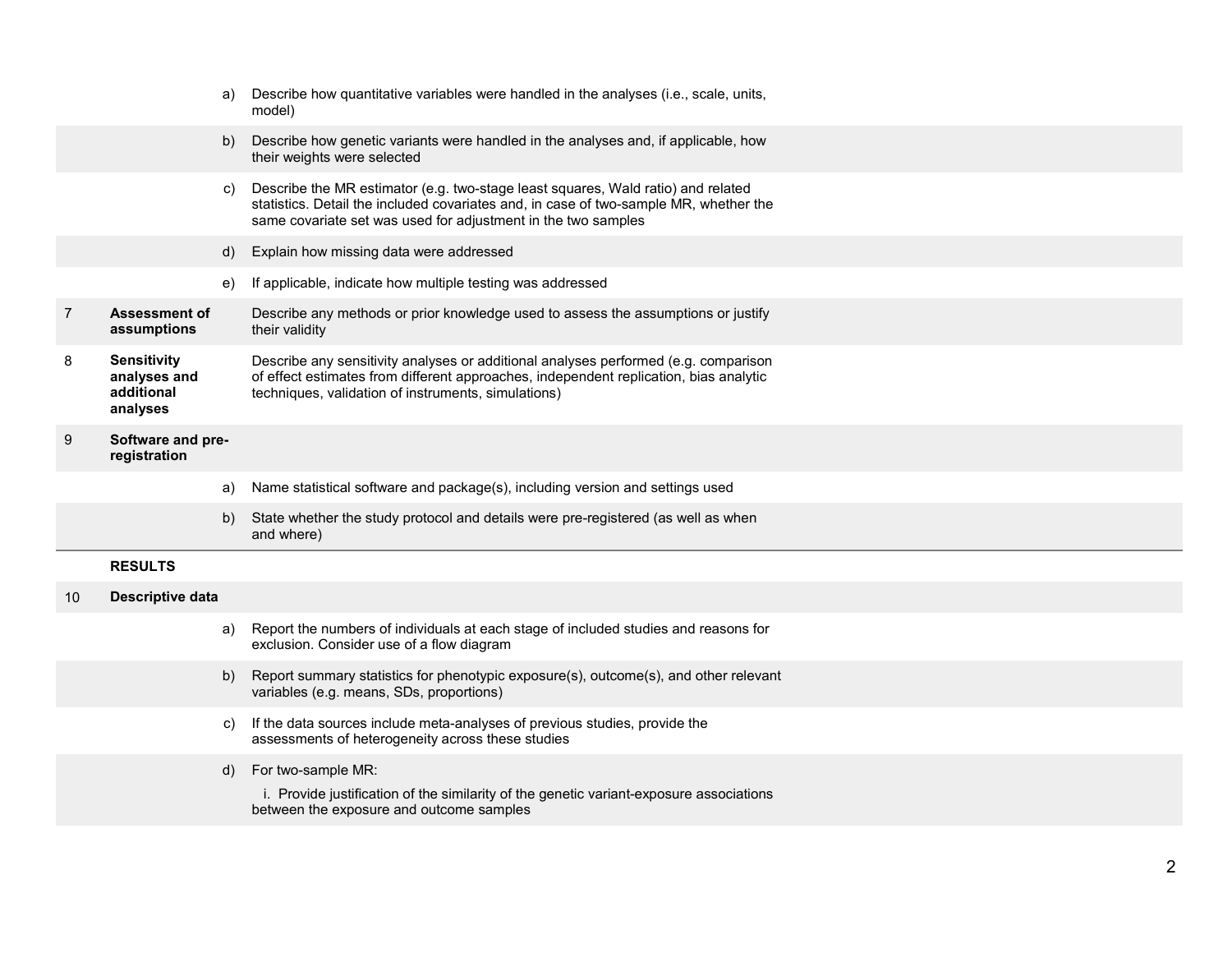|                   |                                                              |    | ii. Provide information on the number of individuals who overlap between the<br>exposure and outcome studies                                                                                                                                 |
|-------------------|--------------------------------------------------------------|----|----------------------------------------------------------------------------------------------------------------------------------------------------------------------------------------------------------------------------------------------|
| 11                | <b>Main results</b>                                          |    |                                                                                                                                                                                                                                              |
|                   |                                                              | a) | Report the associations between genetic variant and exposure, and between genetic<br>variant and outcome, preferably on an interpretable scale                                                                                               |
|                   |                                                              | b) | Report MR estimates of the relationship between exposure and outcome, and the<br>measures of uncertainty from the MR analysis, on an interpretable scale, such as<br>odds ratio or relative risk per SD difference                           |
|                   |                                                              | C) | If relevant, consider translating estimates of relative risk into absolute risk for a<br>meaningful time period                                                                                                                              |
|                   |                                                              | d) | Consider plots to visualize results (e.g. forest plot, scatterplot of associations between<br>genetic variants and outcome versus between genetic variants and exposure)                                                                     |
| $12 \overline{ }$ | <b>Assessment of</b><br>assumptions                          |    |                                                                                                                                                                                                                                              |
|                   |                                                              | a) | Report the assessment of the validity of the assumptions                                                                                                                                                                                     |
|                   |                                                              | b) | Report any additional statistics (e.g., assessments of heterogeneity across genetic<br>variants, such as $l^2$ , Q statistic or E-value)                                                                                                     |
| 13                | <b>Sensitivity</b><br>analyses and<br>additional<br>analyses |    |                                                                                                                                                                                                                                              |
|                   |                                                              | a) | Report any sensitivity analyses to assess the robustness of the main results to<br>violations of the assumptions                                                                                                                             |
|                   |                                                              | b) | Report results from other sensitivity analyses or additional analyses                                                                                                                                                                        |
|                   |                                                              | C) | Report any assessment of direction of causal relationship (e.g., bidirectional MR)                                                                                                                                                           |
|                   |                                                              | d) | When relevant, report and compare with estimates from non-MR analyses                                                                                                                                                                        |
|                   |                                                              | e) | Consider additional plots to visualize results (e.g., leave-one-out analyses)                                                                                                                                                                |
|                   | <b>DISCUSSION</b>                                            |    |                                                                                                                                                                                                                                              |
| 14                | <b>Key results</b>                                           |    | Summarize key results with reference to study objectives                                                                                                                                                                                     |
| 15                | Limitations                                                  |    | Discuss limitations of the study, taking into account the validity of the IV assumptions,<br>other sources of potential bias, and imprecision. Discuss both direction and<br>magnitude of any potential bias and any efforts to address them |